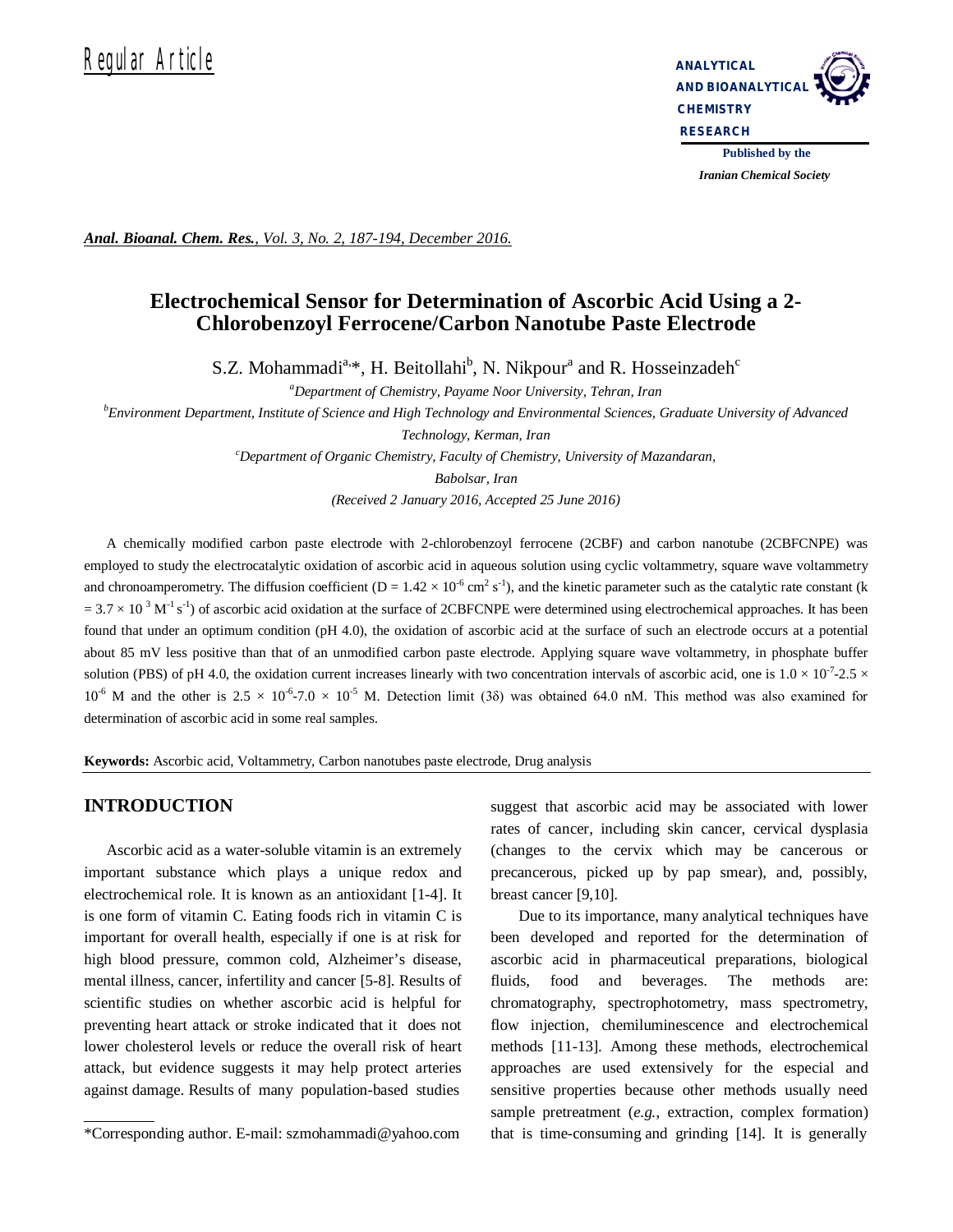believed that direct redox reaction of this specie at bare electrodes such as carbon or those metallic ones, Hg, Au, Pt require a high overpotential. Thus, there have been numerous attempts to enhance the electrode kinetics using various chemically modified electrodes (CMEs) [15-20]. In recent years, chemically modified carbon paste electrodes have received increasing attention due to their potential applications in various analyses, as well as their low background current (compared to solid graphite or noble metal electrodes), high sensitivity, facility to prepare, low cost, stable response, large potential window and simple surface renewal process [21,22].

Since the discovery of carbon nanotubes (CNTs), great investigations have been centralized on the studies of their properties and applications [23-27], because CNTs possess several unique properties such as small size, high electrical and thermal conductivity, high chemical stability, high mechanical strength and high specific surface. Moreover, the subtle electronic behavior of CNTs reveals that they have the ability to promote electron-transfer reaction and have a high electrocatalytic effect when used as electrode materials [28-31]. All these fascinating properties make CNTs suitable candidates for the modification of electrodes [32-35].

In the present work, following the idea of searching new methods for ascorbic acid detection, we describe the preparation of a new electrode composed of 2 chlorobenzoyl ferrocene modified carbon nanotube paste electrode (2CBFCNPE). We describe initially the preparation and suitability of a 2CBFCNPE as a new electrode in the electrocatalysis and determination of ascorbic acid in an aqueous buffer solution. Finally this new constructed electrochemical sensor is used for determination of ascorbic acid in the real samples.

## **EXPERIMENTAL**

#### **Apparatus and Chemicals**

The electrochemical measurements were performed with an Autolab potentiostat/galvanostat (PGSTAT 302N, Eco Chemie, the Netherlands). The experimental conditions were controlled with General Purpose Electrochemical System (GPES) software. A conventional three electrode cell was used at  $25 \pm 1$  °C. An Ag/AgCl/KCl (3.0 M)

electrode, a platinum wire, and 2CBFCNPE were used as the reference, auxiliary and working electrodes, respectively. A Metrohm 710 pH meter was used for pH measurements.

Ascorbic acid and all other reagents were of analytical grade and were obtained from Merck (Darmstadt, Germany). The buffer solutions were prepared from *ortho*phosphoric acid and its salts in the pH range of 2.0-9.0. Multi-walled carbon nanotubes (purity more than 95%) with o.d. between 10 and 20 nm, i.d. between 5 and 10 nm, and tube length from 10 to 30 μm were prepared from Nanostructured & Amorphous Materials, Inc. 2CBF was synthesized in our laboratory as reported previously [36].

#### **Preparation of the Electrode**

The 2CBFCNPEs were prepared through mixing 0.01 g of 2CBF with 0.89 g graphite powder and 0.1 g carbon nanotubes with a mortar and pestle. Then,  $\sim 0.7$  ml of paraffin was added to the above mixture and mixed for 20 min until a uniformly-wetted paste was obtained. The paste was then packed into the end of a glass tube (*ca*. 3.4 mm i.d. and 10 cm long). A copper wire inserted into the carbon paste provided the electrical contact. When necessary, a new surface is obtained by pushing an excess of the paste out of the tube and polishing with a weighing paper.

For comparison, 2CBF modified CPE electrode (2CBFCPE) without carbon nanotubes, carbon nanotubes paste electrode (CNPE) without 2CBF, and unmodified CPE in the absence of both 2CBF and carbon nanotubes were also prepared in the same way.

#### **RESULTS AND DISCUSSION**

#### **Electrochemical Behavior of 2CBFCNPE**

2CBFCNPE was constructed and its electrochemical properties were studied in a 0.1 M PBS (pH 4.0) using CV (Fig. 1). The experimental results show well-defined and reproducible anodic and cathodic peaks with  $E_{pa}$ ,  $E_{pc}$  and E°´ of 655, 540 and 597 *vs*. Ag/AgCl/KCl (3.0 M), respectively. The observed peak separation potential,  $\Delta E_p =$  $(E_{pa} - E_{pc})$  of 110 mV, was greater than the value of 59/n mV expected for a reversible system [37] suggesting that the redox couple of 2CBF in 2CBFCNPE has a quasi-reversible behavior in aqueous medium.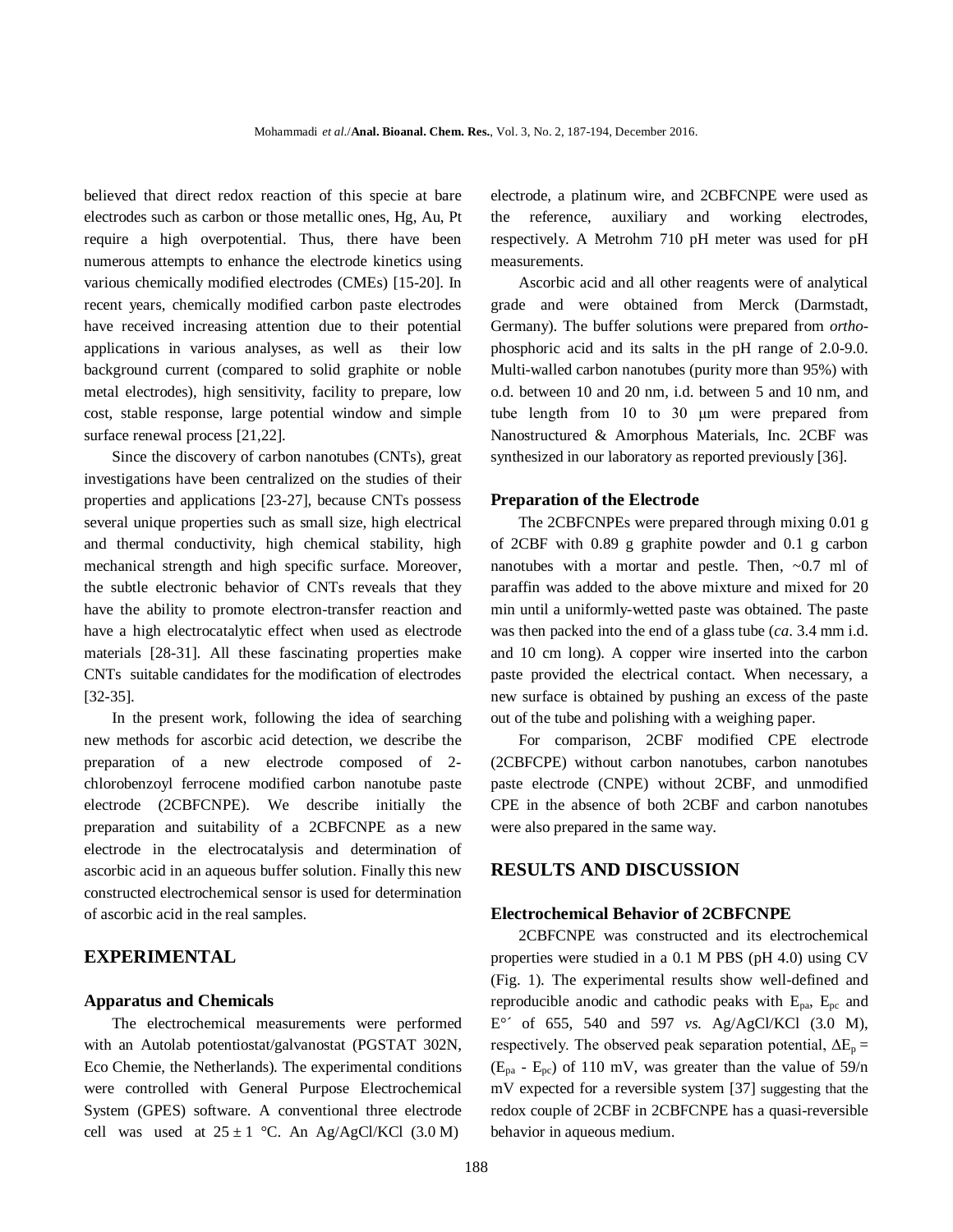

**Fig. 1.** CVs of CPE (a) and 2CBFCNPE (b) in 0.1 M PBS (pH 4.0) In all cases, the scan rate is  $100 \text{ mV s}^{-1}$ .

## **Electrocatalytic Oxidation of Ascorbic Acid at a 2CBFCNPE**

Figure 2 depicts the CV responses for the electrochemical oxidation of 50.0 μM ascorbic acid at unmodified CPE (curve a), CNPE (curve b), 2CBFCPE (curve c) and 2CBFCNPE (curve d). As can be seen, while the peak potential for ascorbic acid oxidation at the CNPE, and unmodified CPE are 690 and 740 mV, respectively, the corresponding potential at 2CBFCNPE and 2CBFCPE is  $\sim$  655 mV. These results indicate that the peak potential for ascorbic acid oxidation at 2CBFCNPE and 2CBFCPE shifts by ~35 and 85 mV toward negative values compared to CNPE and unmodified CPE, respectively. However, 2CBFCNPE shows a much higher anodic peak current for the oxidation of ascorbic acid compared to 2CBFCPE, indicating that the combination of carbon nanotube and mediator (2CBF) has significantly improved performance of the electrode toward ascorbic acid oxidation. 2CBFCNPE, in 0.1 M PBS (pH 4.0) and withoutascorbic acid in solution (Fig. 1 curve b), exhibited a

189



**Fig. 2.** CVs of CPE (a), CNPE (b), 2CBFCPE (c) and 2CBFCNPE (d) in 0.1 M PBS (pH 4.0) containing 50.0 μM ascorbic acid. In all cases, the scan rate is  $10 \text{ mV s}^{-1}$ .

well-behaved redox reaction and with addition of 50.0 μM ascorbic acid, increased the anodic peak current (Fig. 2 curve d), indicating a strong electrocatalytic effect [37].

The effect of scan rate on the electrocatalytic oxidation of ascorbic acid at the 2CBFCNPE was investigated by LSV (Fig. 3). As can be observed in Fig. 3, the oxidation peak potential shifted to the more positive potentials with increasing scan rate, confirming the kinetic limitation in the electrochemical reaction. Also, a plot of peak height  $(I_p)$  *vs.* the square root of scan rate  $(v^{1/2})$  was found to be linear in the range of 2-35 mV  $s^{-1}$ , suggesting that at sufficient overpotential, the process is diffusion rather than surface controlled [37].

#### **Chronoamperometric Measurements**

Chronoamperometric measurements of ascorbic acid at 2CBFCNPE were carried out by setting the working electrode potential at 0.75 V *vs*. Ag/AgCl/KCl (3.0 M) for the various concentrations of ascorbic acid in 0.1 M PBS (pH 4.0) (Fig. 4). For an electroactive material (ascorbic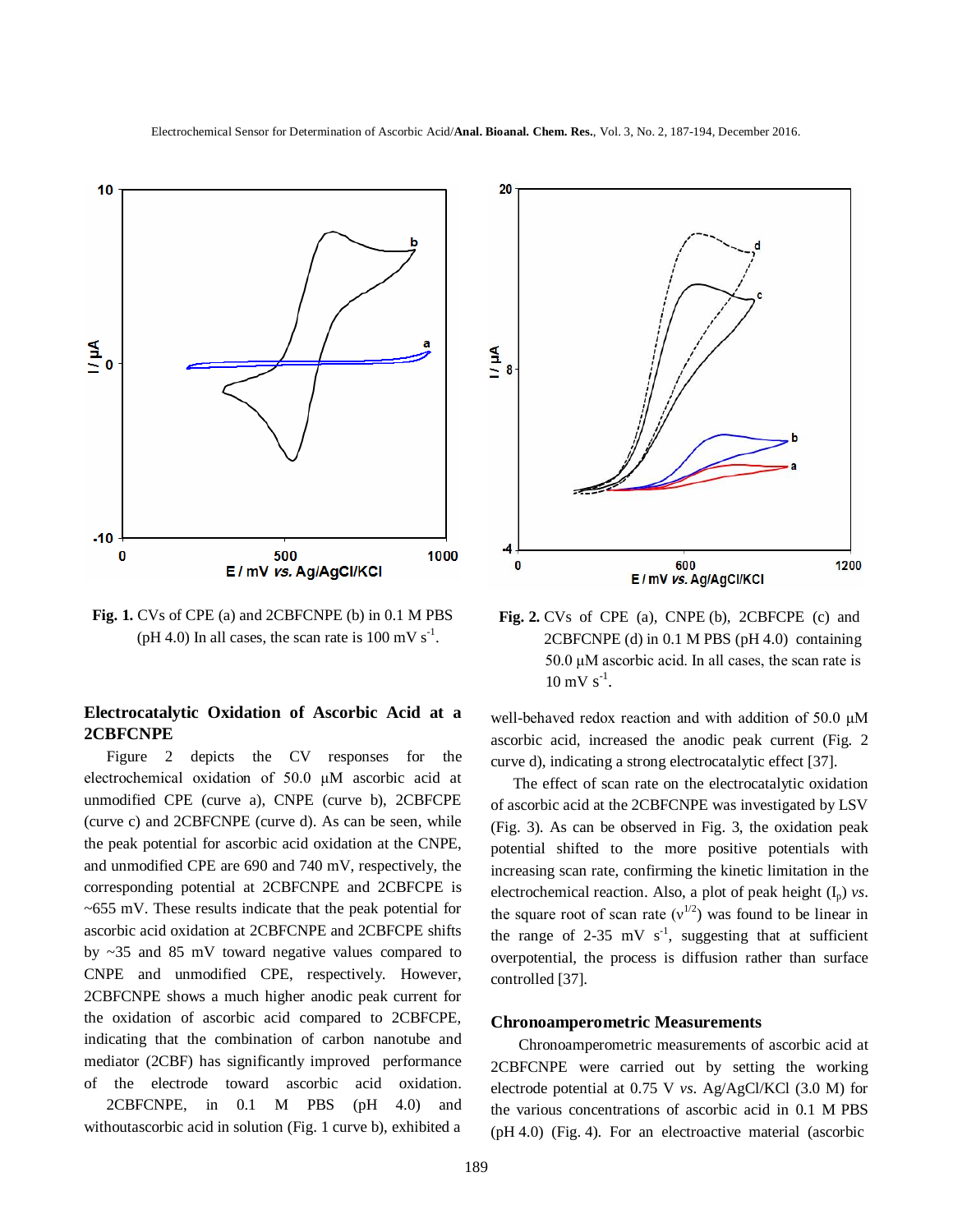

**Fig. 3.** LSVs of 2CBFCNPE in 0.1 M PBS (pH 4.0) containing 2.0 µM ascorbic acid at various scan rates; numbers 1-7 correspond to 2, 6, 10, 14, 18, 25 and 35 mV  $s^{-1}$ , respectively. Insets: Variation of (A) anodic peak current *vs*.  $v^{1/2}$  and (B) normalized current (I<sub>p</sub>/ $v^{1/2}$ ) *vs*. *v*.

acid in this case) with a diffusion coefficient of D, the current observed for the electrochemical reaction at the mass transport limited condition is described by the Cottrell equation [37],

$$
I = nFAD^{1/2}C_b\pi^{-1/2}t^{-1/2}
$$
 (1)

where D and  $C_b$  are the diffusion coefficient (cm<sup>2</sup> s<sup>-1</sup>) and the bulk concentration (mol  $cm^{-3}$ ), respectively. Experimental plots of I *vs*.  $t^{-1/2}$  were employed, with the best fits for different concentrations of ascorbic acid (Fig. 4A). The slopes of the resulting straight lines were then plotted vs. ascorbic acid concentration (Fig. 4B). From the resulting slope and Cottrell equation the mean value of the D was found to be  $1.42 \times 10^{-6}$  cm<sup>2</sup> s<sup>-1</sup>.

Chronoamperometry can also be employed to evaluate

the catalytic rate constant, k, for the reaction between ascorbic acid and 2CBFCNPE according to the method described by Galus [38]:

$$
I_C/I_L = \gamma^{1/2} [\pi^{1/2} \operatorname{erf} (\gamma^{1/2}) + \exp (-\gamma) / \gamma^{1/2}]
$$
 (2)

where  $I_c$  is the catalytic current of ascorbic acid at 2CBFCNPE,  $I_L$  is the limited current in the absence of ascorbic acid and  $\gamma = kC_b t$  is the argument of the error function  $(C_b)$  is the bulk concentration of ascorbic acid). In cases where  $\gamma$  exceeds the value of 2, the error function is almost equal to 1 and therefore, the above equation can be shortened to:

$$
I_C/I_L = \pi^{1/2} \gamma^{1/2} = \pi^{1/2} (kC_b t)^{1/2}
$$
 (3)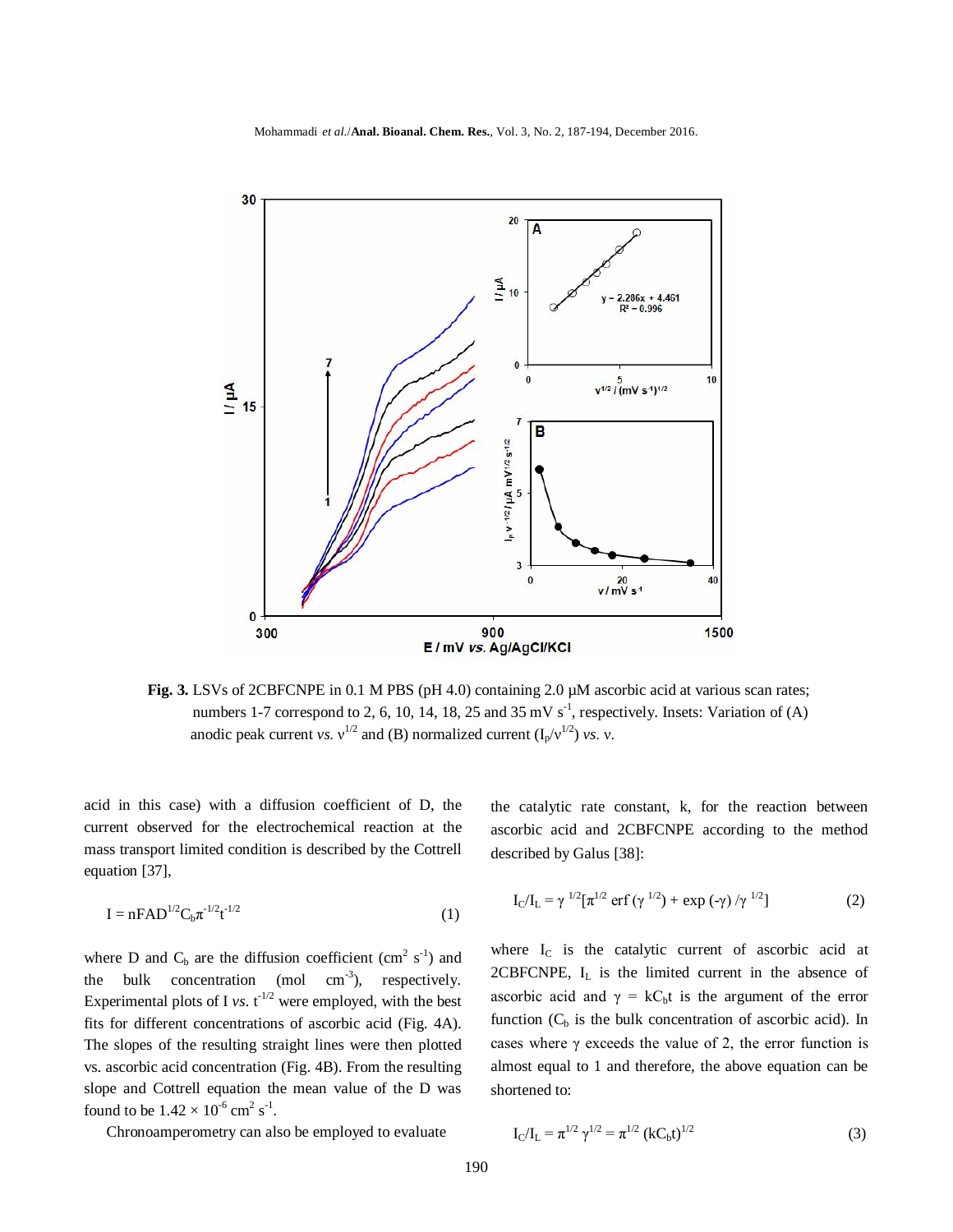Electrochemical Sensor for Determination of Ascorbic Acid/**Anal. Bioanal. Chem. Res.**, Vol. 3, No. 2, 187-194, December 2016.



**Fig. 4.** Chronoamperograms obtained at 2CBFCNPE in 0.1 M PBS (pH 4.0) for different concentrations of ascorbic acid. The numbers 1-5 correspond to 0.0, 0.2, 0.5, 0.75 and 1.0 mM of ascorbic acid. Insets: (A) Plots of I *vs*.  $t^{-1/2}$  obtained from chronoamperograms 2-5. (B) Plot of the slope of straight lines against ascorbic acid concentration. (C) Dependence of  $I_c/I_1$  on  $t^{1/2}$  derived from the data of chronoamperograms 1-5.

where t is the time elapsed. The above equation can be used to calculate the rate constant, k, of the catalytic process from the slope of  $I_C/I_L$  *vs.*  $t^{1/2}$  at a given ascorbic acid concentration. From the values of the slopes (Fig. 4C), the average value of k was found to be  $3.7 \times 10^{-3} \text{ M}^{\text{-1}} \text{s}^{\text{-1}}$ .

#### **Calibration Plot and Limit of Detection**

The electrocatalytic peak current of ascorbic acid oxidation at the surface of 2CBFCNPE can be used for determination of ascorbic acid in solution. Therefore, square wave voltammetry (SWV) experiments were performed using modified electrode in 0.1 M PBS (pH 4.0) containing various concentration of ascorbic acid (Fig. 5).

The plot of peak current *vs*. ascorbic acid concentration

includes two linear segments with slopes of 1.7021 and 0.0664  $\mu$ A  $\mu$ M<sup>-1</sup> in the concentration ranges of  $1.0 \times 10^{-7}$ - $2.5 \times 10^{-6}$  M and  $2.5 \times 10^{-6}$ -7.0  $\times 10^{-5}$  M, respectively. The detection limit (3 $\sigma$ ) of ascorbic acid was found to be 6.4  $\times$  $10^{8}$  M.

## **Real Sample Analysis**

In order to evaluate the analytical applicability of the proposed method, it was also applied to the determination of ascorbic acid in ascorbic acid injection and urine samples. The results are listed in Table 1. Satisfactory recovery of the experimental results was found for ascorbic acid. The reproducibility of the method was demonstrated by the mean relative standard deviation (R.S.D.).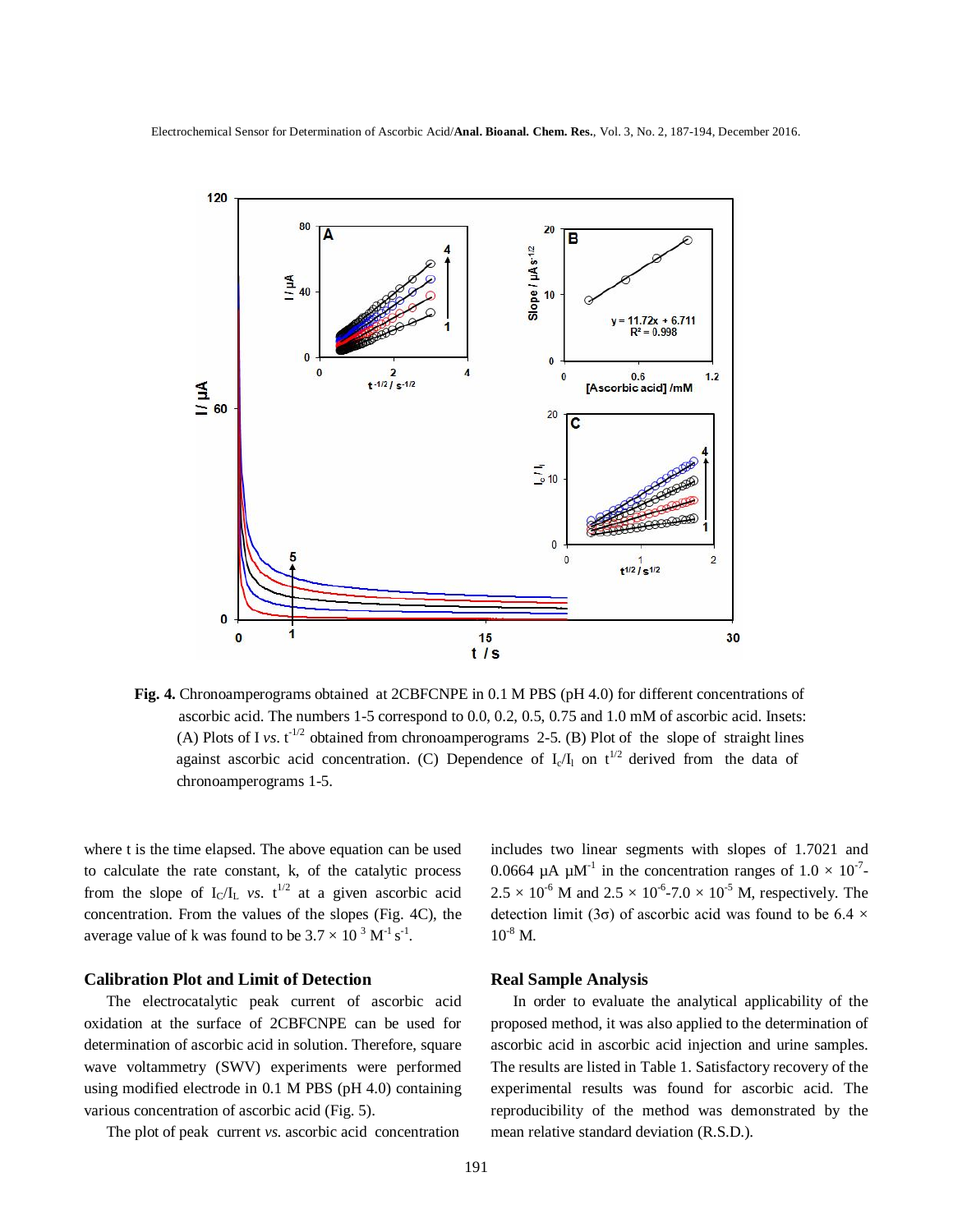Mohammadi *et al*./**Anal. Bioanal. Chem. Res.**, Vol. 3, No. 2, 187-194, December 2016.



**Fig. 5.** SWVs of 2CBFCNPE in 0.1 M PBS (pH 4.0) containing different concentrations of ascorbic acid. Numbers 1-10 correspond to: 0.1, 0.25, 0.75, 1.0, 2.5, 7.5, 10.0, 30.0, 50.0 and 70.0 μM. Insets: plots of Ip *vs*. ascorbic acid concentrations in the range of 0.1-70.0 μM.

| Sample                  | Spiked    | Found     | Recovery | R.S.D. |
|-------------------------|-----------|-----------|----------|--------|
|                         | $(\mu M)$ | $(\mu M)$ | (% )     | (% )   |
| Ascorbic acid injection | 0.0       | 15.0      |          | 3.1    |
|                         | 5.0       | 19.9      | 99.5     | 2.2    |
|                         | 10.0      | 25.7      | 102.8    | 2.6    |
|                         | 20.0      | 34.1      | 97.4     | 1.8    |
|                         | 30.0      | 45.3      | 100.7    | 2.9    |
| Urine                   | 0.0       | $ND^a$    |          |        |
|                         | 5.0       | 5.1       | 102.0    | 2.3    |
|                         | 10.0      | 9.9       | 99.0     | 3.5    |
|                         | 15.0      | 14.6      | 97.3     | 1.9    |
|                         | 20.0      | 20.2      | 101.0    | 2.6    |

 **Table 1.** The Application of 2CBFCNPE for Determination of Ascorbic acid in Ascorbic Acid Injection and Urine Samples  $(n = 5)$ 

<sup>a</sup>ND: Not detected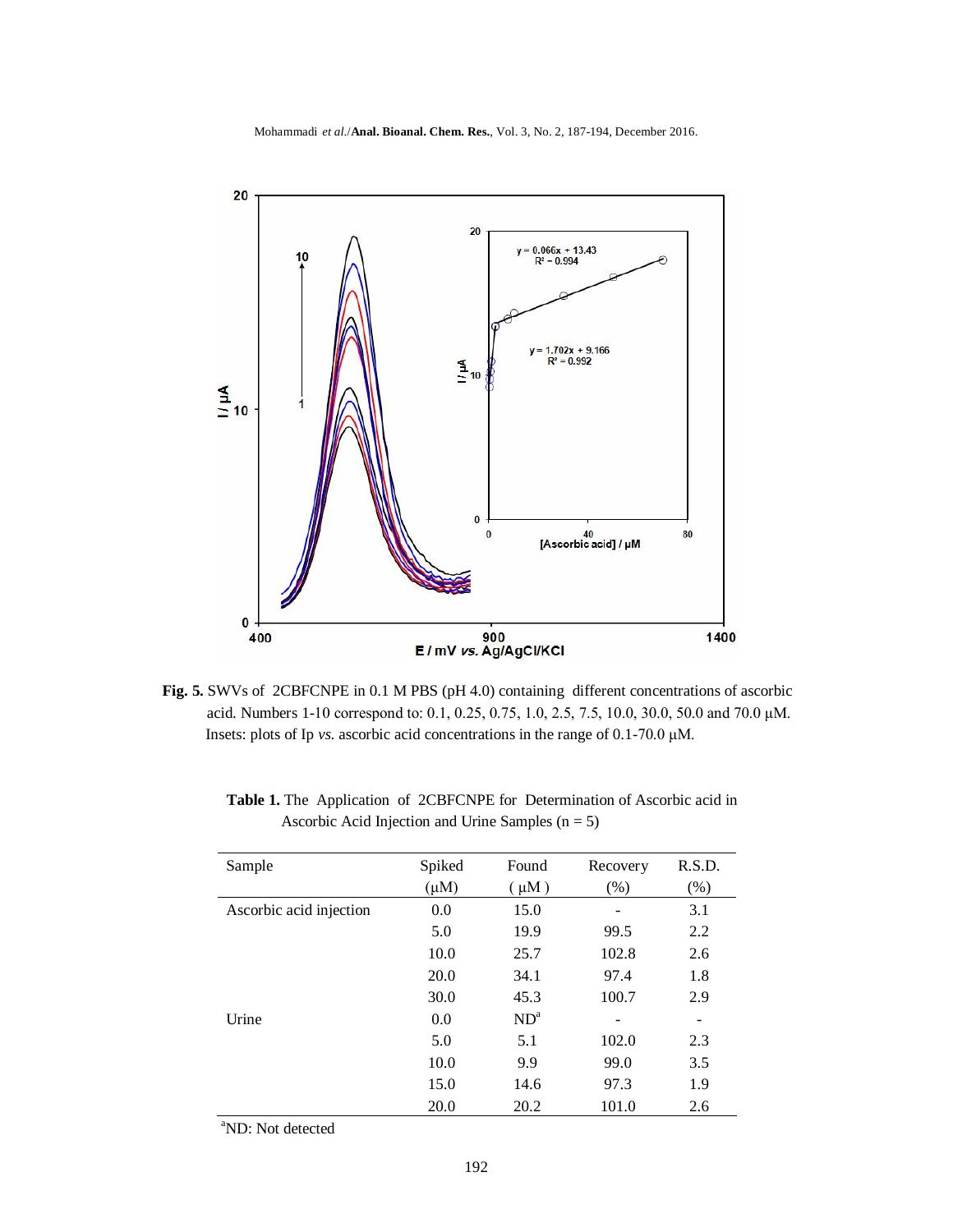## **CONCLUSIONS**

2CBFCNPE was prepared and used for the investigation of the electrochemical behavior of ascorbic acid. Two pairs of well-defined redox peak were obtained at 2CBFCNPE. 2CBFCNPE showed excellent electrocatalytic activity for the ascorbic acid. The SWV currents of ascorbic acid at 2CBFCNPE increased linearly with the ascorbic acid concentration in the range from  $1.0 \times 10^{-7}$ -7.0  $\times 10^{-5}$  M with a detection limit of  $6.4 \times 10^{-8}$  M. Finally, this method was used for the determination of ascorbic acid in some real samples.

## **REFERENCES**

- [1] T. Kleszczewski, E. Kleszczewska, J. Pharm. Biomed. Anal. 29 (2002) 755.
- [2] H. Beitollahi, S. Mohammadi, Chin. J. Catal. 34 (2013) 1098.
- [3] R. Aguilar, M.M. Davila, M.P. Elizalde, J. Mattusch, R. Wennrich, Electrochim. Acta 49 (2004) 851.
- [4] B. Tsvetkova, I. Pencheva, A. Zlatkov, P. Peikov, Afr. J. Pharm. Pharmacol. 6 (2012) 1332.
- [5] H. Beitollahi, S. Tajik, H. Parvan, H. Soltani, A. Akbari, M.H. Asadi, Anal. Bioanal. Electrochem. 6 (2014) 54.
- [6] A. Sarakbi, Z. Aydogmus, T. Sidali, G. Gokce, J. Kauffamann, Electroanalysis 23 (2011) 29.
- [7] P. Ramesh, S. Sampath, Electroanalysis 16 (2004) 866.
- [8] M.G. Gioia, P. Andreatta, S. Boschetti, R. Gatti, J. Pharm. Biomed. Anal. 48 (2008) 331.
- [9] C. Akay, B. Gumusel, T. Degim, S. Tartilmis, S. Cevheroglu, Drug Metabol. Drug Interact. 15 (1999) 197.
- [10] R. Thomis, E. Roets, J. Hoogmartens, J. Pharm. Sci. 73 (1984) 1830.
- [11] C. Varodi, O. Axuc, S. Ciorceri, D. Gligor, I.C. Popescu, L.M. Muresan, Rev. Roum. Chim. 55 (2010) 859.
- [12] H.N. Dogan, A. Duran, Pharmazie 53 (1998) 781.
- [13] R. Sandulescu, S. Mirel, R. Oprean, J. Pharm.

Biomed. Anal. 23 (2000) 77.

- [14] K.H. Ahmad Ali Fernandes, J.P.T. da Silva Santos, V. Del Colle, J. Souza-Garcia, C.A. Angelucci, Quim. Nova 38 (2015) 431.
- [15] H. Beitollahi, J.B. Raoof, R. Hosseinzadeh, Talanta 85 (2011) 2128.
- [16] J. Souza-Garcia, C.A. Angelucci, Quim. Nova 38 (2015) 669.
- [17] Z. Gao, K.S. Siow, A. Ng, Y. Zhang, Anal. Chim. Acta 343 (1997) 49.
- [18] L.J. Dalla Costa, E.C. Pereira, Quim. Nova 38 (2015) 723.
- [19] A. Mohadesi, H. Beitollahi, Anal. Methods. 3 (2011) 2562.
- [20] M. Siswana, K.I. Ozoemena, T. Nyokong, Sensors 8 (2008) 5096.
- [21] S. Tajik, M.A. Taher, H. Beitollahi, Ionics 20 (2014) 1155.
- [22] M. Ahmadipour, M.A. Taher, H. Beitollahi, R. Hosseinzadeh, Chin. Chem. Lett. 23 (2012) 981.
- [23] C.B. Jacobs, M.J. Peairs, B.J. Venton, Anal. Chim. Acta 662 (2010) 105.
- [24] M.I. Ionescu, Y. Zhang, R. Li, X. Sun, H. Abou-Rachid, L.S. Lussier, Appl. Surf. Sci. 257 (2011) 6843.
- [25] H. Beitollahi, I. Sheikhshoaie, Anal. Methods 3 (2011) 1810.
- [26] V.M. De Menezes, A.R. Rocha, I. Zanella, R. Mota, A. Fazzio, S.B. Fagan, Chem. Phys. Lett. 506 (2011) 233.
- [27] P.R. Dalmasso, M.L. Pedano, G.A. Rivas, Sens. Actuators B 173 (2012) 732.
- [28] N. Havens, P. Trihn, D. Kim, M. Luna, A.K. Wanekaya, A. Mugweru, Electrochim. Acta 55 (2010) 2186.
- [29] P. Juan, G. Zuo-Ning, Anal. Bioanal. Chem. 384 (2006) 1525.
- [30] A.P. Dos Reis, C.R.T. Tarley, L.D. Mello, L.T. Kubota, Anal. Sci. 24 (2008) 1569.
- [31] H. Beitollahi, I. Sheikhshoaie, J. Electroanal. Chem. 661 (2011) 336.
- [32] R. Jain, J.A. Rather, Colloids Surf. B 83 (2011) 340.